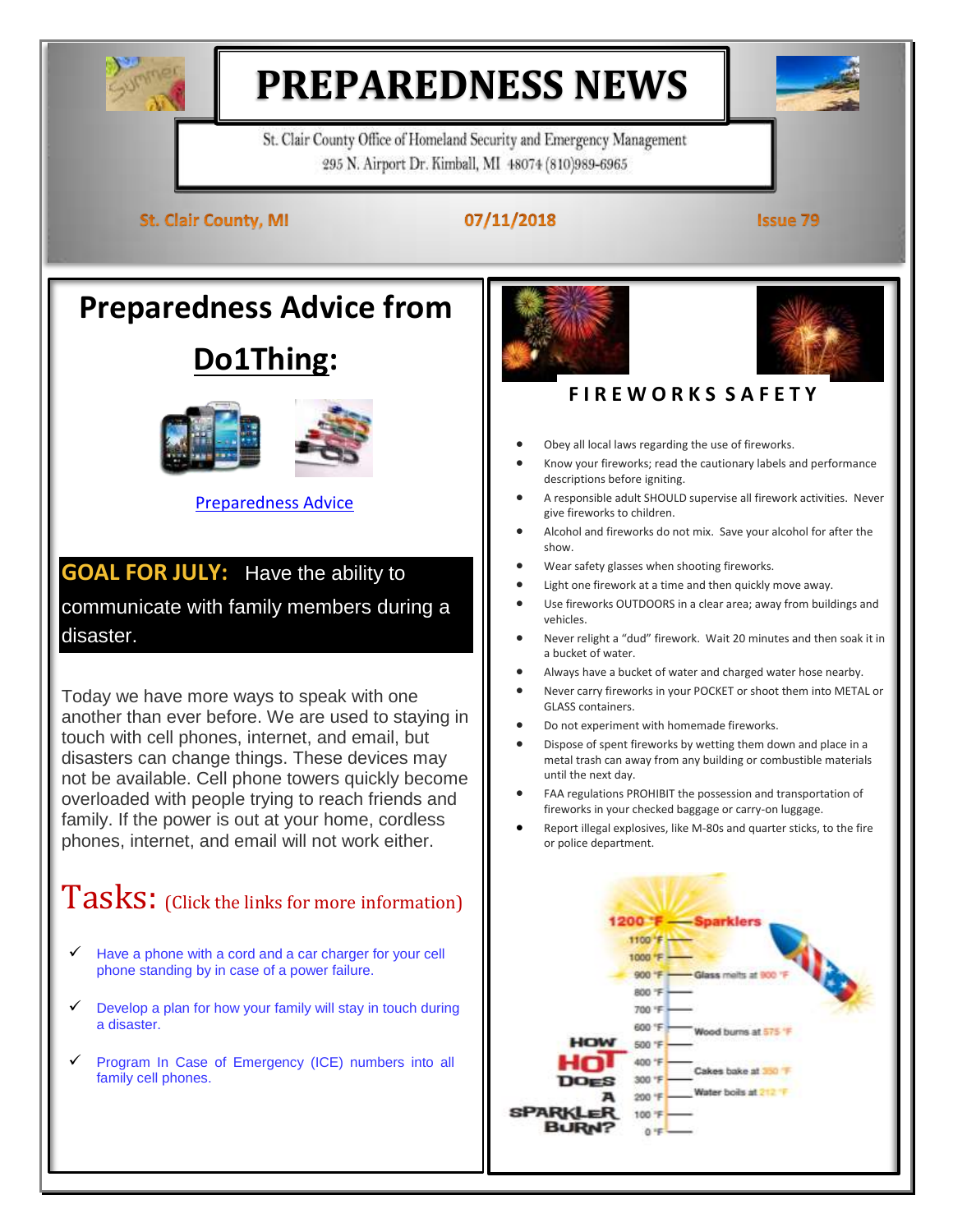### **Keep it Safe on Carnival and Amusement Rides From the Michigan LARA website**

**June 18, 2018** – The more than 40 million people who will travel Michigan to enjoy carnival and amusement rides this summer season are urged to make safety a top priority, especially with the kids.

"Carnival rides in Michigan are held to the highest safety standards to keep riders safe," said LARA Director Shelly Edgerton. "We ask all ride patrons to do their part by following ride rules and restrictions and using all the safety equipment provided."

LARA works to make Michigan a leader in ride safety, inspection, and registration of amusement rides to ensure compliance with Michigan's rules and regulations that protect citizens of all ages while riding.

Most amusement ride injuries are suffered by children under age 13 according to national data compiled by the [Saferparks organization.](http://www.saferparks.org/) Kids between the ages of 7 and 12 account for nearly a third of all ride accidents. The speeds, heights, rapid changes in direction, and special effects can overwhelm and panic a child.

Edgerton emphasized that all amusement rides, including "kiddie rides," are powerful machines. Although most full-sized rides are designed for adults and teens, there has been an increasing emphasis on the safety and retention of children on adult rides. Many Ferris wheels have had seat belts added to them to help keep kids in their seats. Catastrophic accidents are often the result of rider inexperience, immaturity, and horseplay on such large machines.

"Choose cautiously what rides you and your family can enjoy safely," said Edgerton. "Use good judgment when deciding if your child can safely ride alone. Watch the ride with your kids before boarding, or ride along with them."

Here are a few safety tips on what you and the kids need to know before you go:

- Know the rules of the ride; listen to verbal or recorded instructions.
- Observe all age, height, and weight restrictions. Know the safest riding position for the kids.
- Never seat a child on your lap, unless ride operators indicate it's safe to do so.
- Securely latch seat belts, shoulder harness, and lap bars before the ride begins. Hold on to handrails; use grab bars.
- Keep hands, arms, legs, and feet inside the ride at all times. Do not ride with hands in the air. Secure loose hair, clothing, and belongings. Never stand up on a ride.
- Stay seated until the ride comes to a complete stop and you are instructed to exit.
- Patrons with heart conditions, pregnancy, or back/neck injuries should heed any warning signs posted.
- Report any unsafe behavior or conditions on a ride to a ride supervisor or manager immediately.
- Report injuries to a ride supervisor. They will assist the injured and report the injury to LARA.

If Michigan consumers have questions regarding a ride's license or inspection, they can call 517-241-9273. Consumers can file a complaint by visiting the complaint resource page [here.](http://www.michigan.gov/lara/0,4601,7-154-61343_32915-268539--,00.html)

LARA licenses more than 900 amusement rides including water slides and go-karts, carnival rides, and roller coasters.

LARA inspects amusement rides annually; however, operators are required to conduct daily inspections before operation according to manufacturer criteria, national standards, and state law. Michigan has one of the oldest amusement ride safety programs in the country, protecting consumers for 50 years; the first inspection was done in 1967.

Four injuries were reported to LARA last year, compared to the estimated 50 million to 100 million rides taken in Michigan each year. The majority of amusement ride injuries results from the riders themselves and are preventable. Approximately 200 ride injuries have been reported to LARA over a 10-year period; the majority caused by the riders' actions, and the remainder caused by ride operators, failures of the equipment, or a combination of both.

Be aware that inflatable "bounce houses," bungee jumps, and climbing walls are not regulated in Michigan. Users of these devices should follow the same recommendations and be especially alert to the conditions of the device and the attentiveness of the operators.

For more information on amusement ride safety for kids and adults go to:

- [Michigan Amusement Safety](http://www.michigan.gov/amusement)
- [Saferparks, "Kids Club"](http://www.saferparks.org/kids-club)
- [Disney, "Wild About Safety"](http://disneywildaboutsafety.com/parents/theme-park-safety-tips)
- [SaferParks, Sharing Information for Safety Amusement Ride Thrills](http://www.saferparks.org/)
- [CARES \(Council for Amusement and Recreational Equipment Safety\)](http://caresofficials.org/)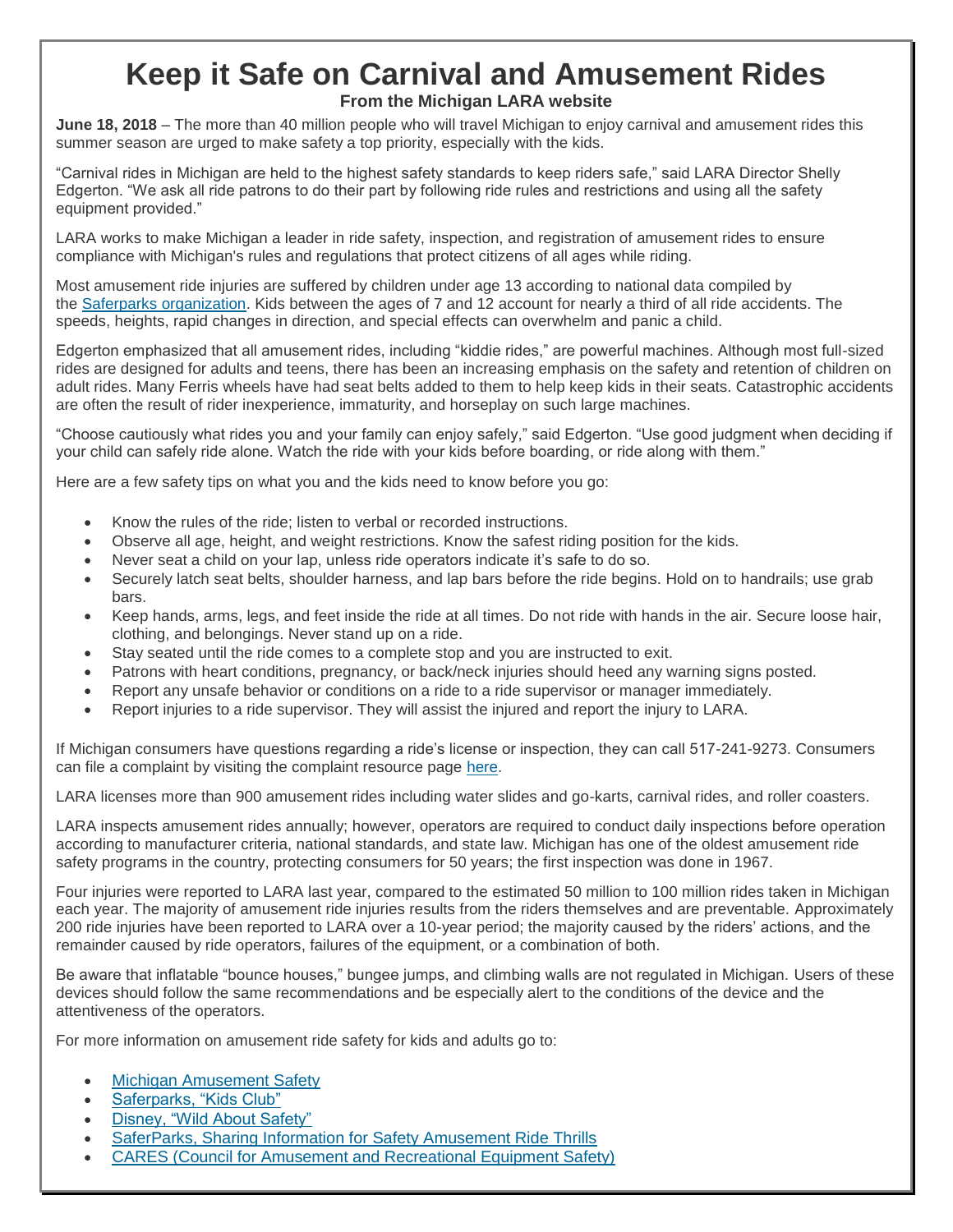#### **UPCOMING EVENTS**

#### **July:**

#### Escape Tent

7/12 Family Night, Port Huron

7/13 Boat Night, Port Huron

7/20-7/21 4-H Fair, Goodells

7/27-7/28 Power Boat Races, St. Clair

#### **August:**

#### Escape Tent

8/3-8/4 Maritime Days, Marine City

**Do you know what goes into an emergency kit? Do you like to solve puzzles with clues? Then the SCC HSEM Escape Tent is for YOU! This 15 minute problem-solving, hands on event will test your skills. The idea of the tent is locate clues to unlock emergency kit items. Participants will receive a special prize for completion.**

### **FREE PREPAREDNESS TRAINING**

St. Clair County residents have a great opportunity to be prepared at: [www.planetready.com/stclaircounty](http://www.planetready.com/stclaircounty) there is a tornado exercise, power outage game and a course, plus other short educational videos. The power outage game would be fun as a family event! And it's FREE!



## **2018 – 2019 YOUTH READINESS COUNCIL**

## **MEMBERSHIP INFORMATION for St. Clair County**

## **Youths Grades 7 - 10**

The purpose of this Council allows members to complete self-selected youth preparedness projects; to voice their opinions, experiences, ideas, solutions, and questions on youth disaster readiness with the leadership of HSEM; and to strengthen their community preparedness. Being selected to serve on the Council is an honor but it is also a significant responsibility that requires dedication and time management skills. Being a Youth Readiness Council member is a rewarding and exciting experience but it is also time intensive. It is important that Council members use time management skills to balance school, extracurricular activities, and their involvement in the Council. The Council meets two times per month and may have other events to attend.

Each Council member is required to participate in at least one (4) youth readiness -related projects during his or her term. Monthly meetings allow members to provide updates on their projects, pose questions to HSEM staff and other invited officials, and provide feedback to other members. The Council will have guidance from a project mentor team of six (6) community members (Supported by HSEM staff). This team will be responsible for selecting Council members, supervision of council activities, and mentoring among other additional duties.

Application Requirements:

- Applicants must be between Grades 7-10 (Grades 8-11 for 2018-2019 school year)
- Applicants must reside within St. Clair County
- Applicants must have parental consent
- Applicants should be prepared for an interview if requested

The application can be found on the following website: [www.YouthReadinessCouncil.Org](http://www.youthreadinesscouncil.org/)

The application can be printed off and completed and then mailed to our office at:

St. Clair County HSEM Attn: Youth Readiness Council 295 Airport Dr. Kimball, MI 48074

Or emailed to the HSEM office at: Emergencymanagement1@stclaircounty.org